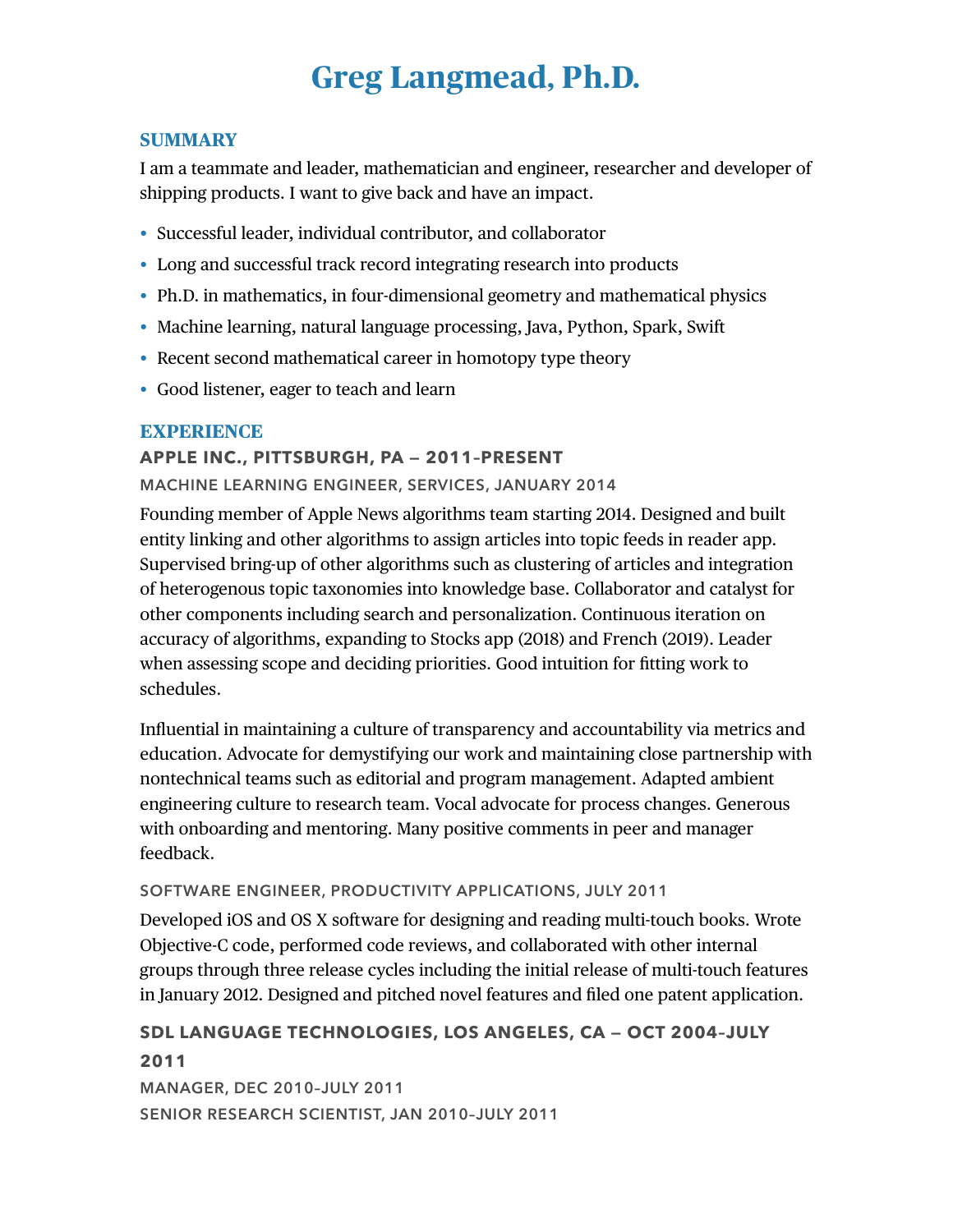## **RESEARCH SCIENTIST, JULY 2005–JAN 2010 SENIOR DATA ENGINEER, OCT 2004–JULY 2005**

Led the development of the core learning workflows that underpinned SDL's statistical machine translation product line. Provided leadership and vision for six years, transforming the workflow from an academic research project to an internally-facing product. Grew a team of five direct reports and several collaborators with an exciting and engaged group culture and consistently high achievement in an Agile development framework. Successfully implemented a strategy of continuous integration of new research, enabling rapid commercialization in the cutting-edge field of machine translation. Contributed key innovations to enable complete parallelization of every component. Created a novel meta-workflow platform to unify heterogeneous internal processes, increasing operational efficiency, and permitting rapid integration of new capabilities. Built and maintained a close relationship with IT to integrate decisionmaking concerning workflow software with the management of operating systems and capital investments in new hardware.

Made original contributions to the field of statistical machine translation in the areas of parallel processing, domain adaptation, decoding with synchronous context-free grammars and integrated language models, integration of statistical and rule-based components, and named-entity translation. Co-authored academic conference papers.

Managed and led Professional Services department through an important transition from manual, error-prone processes to repeatable, scalable and automated ones. Formed and maintained an interdepartmental collaboration to gather requirements from Services group and implement them rapidly in the workflow software.

Served as Principal Investigator for several government projects.

# **CENTER FOR COMMUNICATIONS RESEARCH, PRINCETON, NJ — JUNE– AUG 2004**

## **ADJUNCT RESEARCH STAFF**

Invited to join the Summer Conference on Applied Mathematical Problems. Performed classified research in cryptology. Successfully combined mathematical research and software engineering in a highly collaborative environment.

# **DESIGN SCIENCE, INC., LONG BEACH, CA — JUNE 2001–OCT 2004 PRODUCT MANAGER**

Managed the release of three mathematical expression typesetting products for Macintosh. Team included myself and three other developers. Served as liaison with the Microsoft Office for Mac team.

Collaborated with teammate Robert Miner on math-aware search engine. Modified Lucene open source document indexer with custom analyzer plugin to index normalized MathML expressions. Part of [an NSF SBIR project](https://www.sbir.gov/sbirsearch/detail/145099).